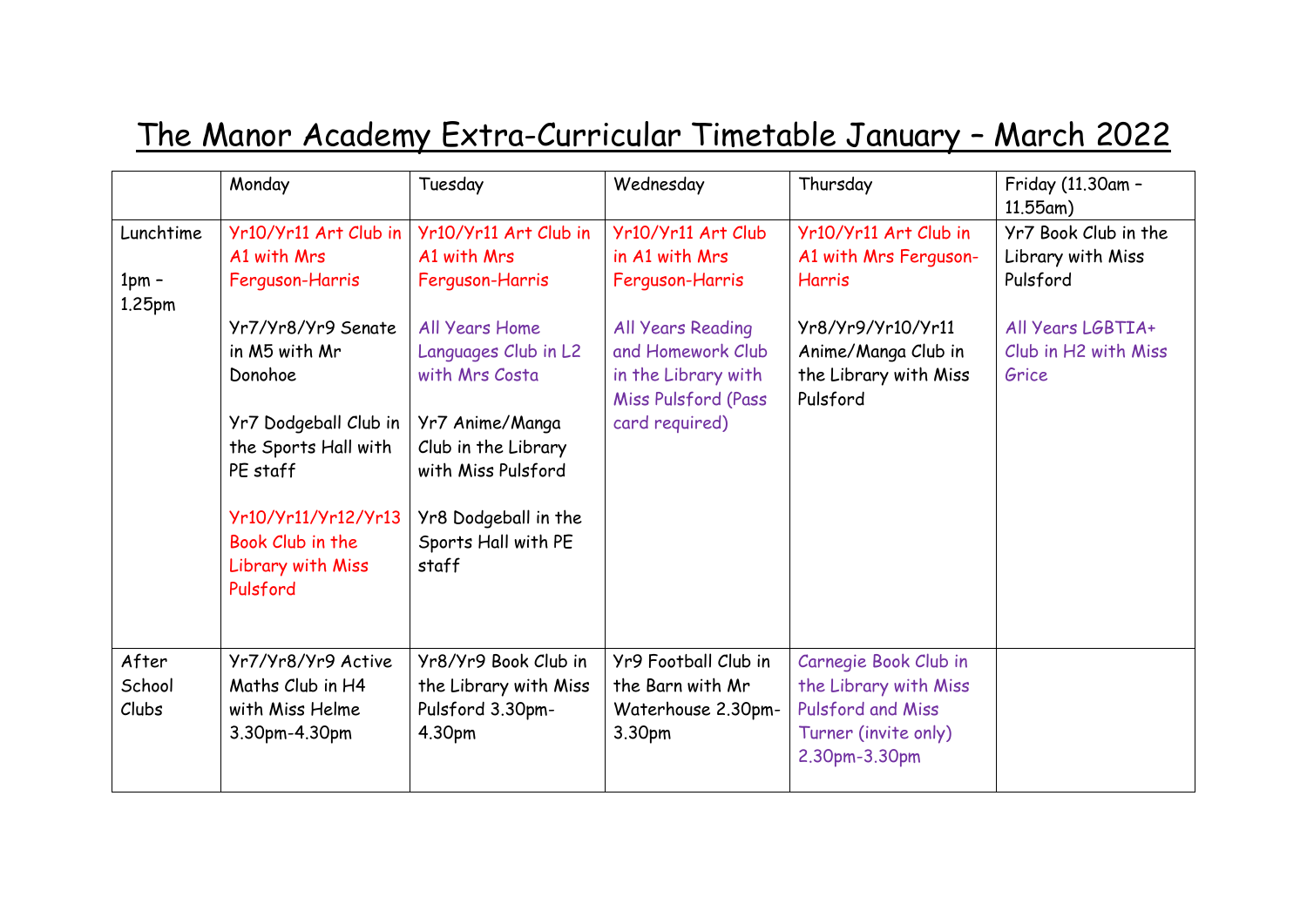|  | Club in the Dance<br>Studios with Mrs<br>Williams 3.30pm-<br>4.14pm | Leaders Club in the<br>Sports Hall with Mrs<br>Biggs 3.30pm-4.30pm | Club in S7 with Mr<br>Burrows 2.30pm-<br>3.30pm<br>All Years Tabletop<br>Games (inc Pokemon)<br>in T2 with Mrs<br>Lockyer 2.30pm-<br>4.30pm<br>Yr7/Yr8 Badminton<br>Club in the Sports<br>Hall with Miss<br>Johnson 2.30pm-<br>3.30pm<br>Yr7/Yr8/Yr9 Dance<br>Club in the Dance<br>Studios with Mrs<br>Persico 2.30pm-<br>3.30pm<br>Yr7/Yr8/Yr9<br>Basketball Club in<br>the Sports Hall with<br>Mr Roberts 2.30pm- | Barn with Mr Smith<br>2.30pm-3.30pm<br>Yr7/Yr8 Girls<br>Trampolining Club in<br>the Sports Hall with<br>Mrs Meredith 2.30pm-<br>3.30pm |  |
|--|---------------------------------------------------------------------|--------------------------------------------------------------------|---------------------------------------------------------------------------------------------------------------------------------------------------------------------------------------------------------------------------------------------------------------------------------------------------------------------------------------------------------------------------------------------------------------------|----------------------------------------------------------------------------------------------------------------------------------------|--|
|--|---------------------------------------------------------------------|--------------------------------------------------------------------|---------------------------------------------------------------------------------------------------------------------------------------------------------------------------------------------------------------------------------------------------------------------------------------------------------------------------------------------------------------------------------------------------------------------|----------------------------------------------------------------------------------------------------------------------------------------|--|